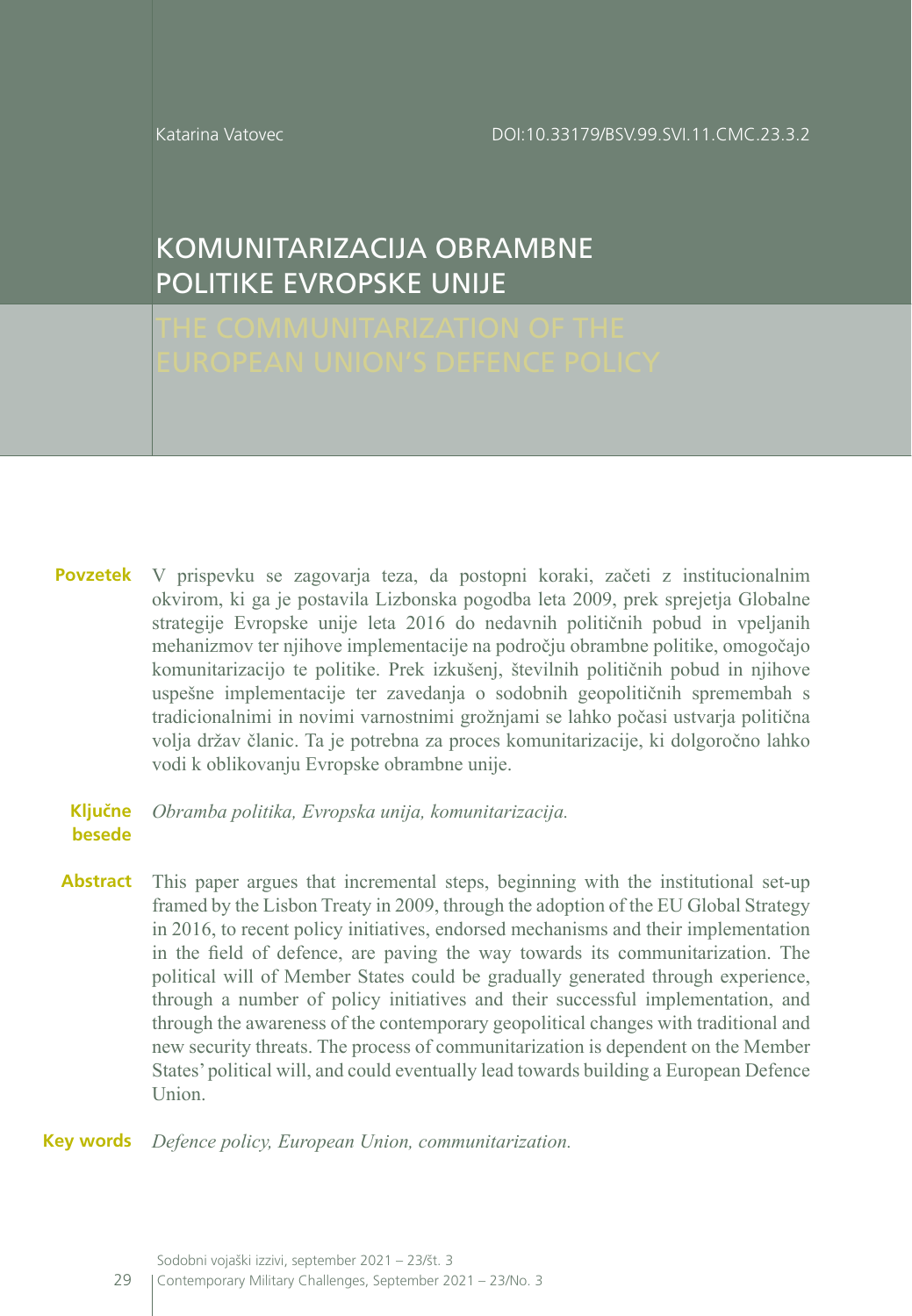**Introduction** The terrible experiences and memories of the two World Wars have long been a sufficient reason for the European communities to maintain the character of a »civilian power« (Duchêne, 1973),<sup>1</sup> focused on multilateral and economic co-operation. Europe has rested on the traditional principle of »Westphalian sovereignty« over the most sensitive and vital areas of its Member States, which included defence policy.

> However, it would be wrong to assume that the European States were not interested in having a strong common defence policy. In fact, there was an early attempt to establish the European Defence Community in the early 1950s, in order to create a lasting peace through military integration, but the treaty establishing the European Defence Community never entered into force. Nevertheless, the idea of a common defence policy remained dormant but not forgotten. The Common Security and Defence Policy (CSDP),<sup>2</sup> the acronym used in the Treaty of the European Union (TEU) once the Lisbon Treaty entered into force in 2009, has been slowly and gradually built. Over time the European Union (EU) has increased its cooperation in the field of defence policy. Indeed, it can be argued that this policy has come a long way since its inception.

> In recent years, an enormous emphasis has been put on the EU's defence policy. The numerous weaknesses that hamper its improvement and stand as obstacles in the way of a European Defence Union have often been stressed: for example, insufficient operational or military commitment, few collaborative procurement projects, the reluctance of Member States to pool sovereignty in defence, divergent perceptions of the security threat and national preferences, and perhaps the (ab)use of the consensus or unanimity principle (e.g. Engberg, 2021, p 1; Zandee et al., 2020, p 12). Nevertheless, political events and worrisome developments in the EU's neighbourhood and in the world have yet again served as an impetus to enhance its defence dimension and its credibility in the international community.

> There is an abundance of doctrinal research in this field. Whereas in the last decade some scholars researched the influence of Member States or their political will in the area of defence (e.g. Hoeffler, 2012; Weiss, 2020; Béraud-Sudreau and Pannier, 2021), others focused on the institutional aspects and the role of different EU institutions

*<sup>1</sup> The term »civilian power« was originally coined by Duchêne (1973). A civilian power could be depicted as a state that pursues its foreign and national objectives primarily through political and economic means. It is committed to multilateral co-operation and international law. For more on the (contested) image of the EU as a civilian power, see, for example, Lodge, 1996; Smith, 2000, pp 11-14. See also Maull's redefined concept of a civilian power which encompasses the possibility of a resort to military force, but only if necessary and if all peaceful means have been exhausted (Maull, 2000).*

*<sup>2</sup> For clarification purposes, the concept of security combines a »soft« power policy, focusing on the promotion of peace and security by non-military tools, and a »hard« security policy focusing on conflict resolution, peacekeeping and peace monitoring, where military force may be used if necessary (Nugent, 2003, p 420). The notion of defence, on the other hand, is narrower and focuses on military activities and the deployment of military force (Feld, 1993, p 4). Hill pointed out the difference: »The purpose of the [Foreign and Security Policy] is a longer-term conflict prevention, whereas the [Security and Defence Policy] serves for a possible intervention when prevention fails« (Hill, 2001, p 322). This paper focuses mainly on the notion of defence and »hard« security policy.*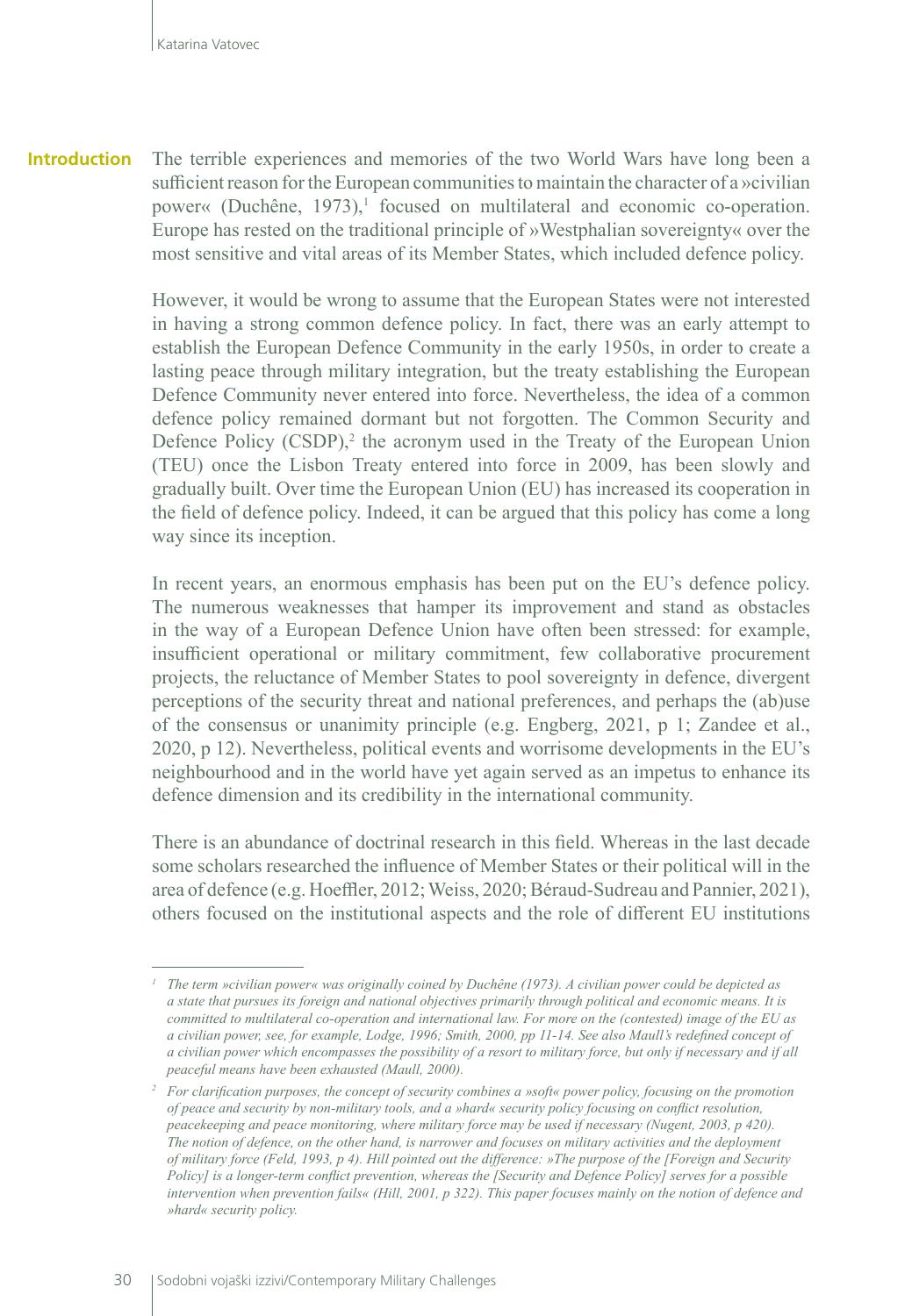in this process (e.g. Nissen, 2015; Reykers, 2019; Chappell, Exadaktylos, Petrov, 2020; Engberg, 2021; Håkansson, 2021). Some scholars observed that the role of the European Commission in EU defence policy has increased (Peterson, 2017; Nugent and Rhinard, 2019; Håkansson, 2021). This paper argues that incremental steps, beginning with the institutional set-up framed by the Lisbon Treaty in 2009, through the adoption of the EU Global Strategy in 2016, to recent policy initiatives and endorsed mechanisms in the field of defence, have paved the way towards the communitarization of this policy. This could, consequently, lead to a true European Defence Union should there be enough (internal and external) incentives and challenges, but also, and most importantly, the political will of the EU Member States.

From the conceptual point of view, communitarization signifies a process where the »Community Method« (Dehousse, 2011) prevails. The supranational institutions (in particular the European Commission and the European Parliament) are thus more involved in the decision-making and their influence is enhanced. Moreover, the decisions are adopted by a (qualified) majority so that a closer relationship between the EU's institutions is required, and the dominance of one or a few Member States can be avoided (see also Nusdorfer and Vatovec, 2003, pp 44-46). Such a process, as argued elsewhere (Nusdorfer and Vatovec, 2003, p 45), results in a coherent, transparent, democratically legitimate and efficient functioning of a policy.

The paper is structured in five parts. First, several characteristics of the EU's defence policy are listed. The second part presents a brief overview of the development of this policy, and to a greater extent deals with the institutional framework adopted by the Lisbon Treaty in this field. The next part underlines some major developments from 2016 onwards, to show the preparedness for the creation of the European Defence Union. It thus focuses on crucial steps that have been taken in recent years in order to enhance this policy field. The fourth part sheds light on some proposals concerning the future enhancement of the EU's defence policy. In the conclusion the paper tries to anticipate what the future will bring in this policy field by stressing the importance of the existent »triangle« (institutional framework, shared or at least »harmonized« vision and preferences, political initiatives) and elements of communitarization in order to move towards a true European defence union.

This paper does not attempt to be comprehensive in addressing the evolution, strengths and shortcomings of EU defence policy, or the possibilities of its future development. Its aim is to contribute to the ongoing debate about the future of this policy and to the vast endeavour of creating a European Defence Union.

# **1 SOME PECULIARITIES OF EU DEFENCE POLICY**

The EU's defence policy is a reflection of a never-ending »capability-expectations gap« (Hill, 1993; Hill, 1998) between the proud rhetoric with which the EU launched the defence policy, and its lamentable performance in terms of the lack of military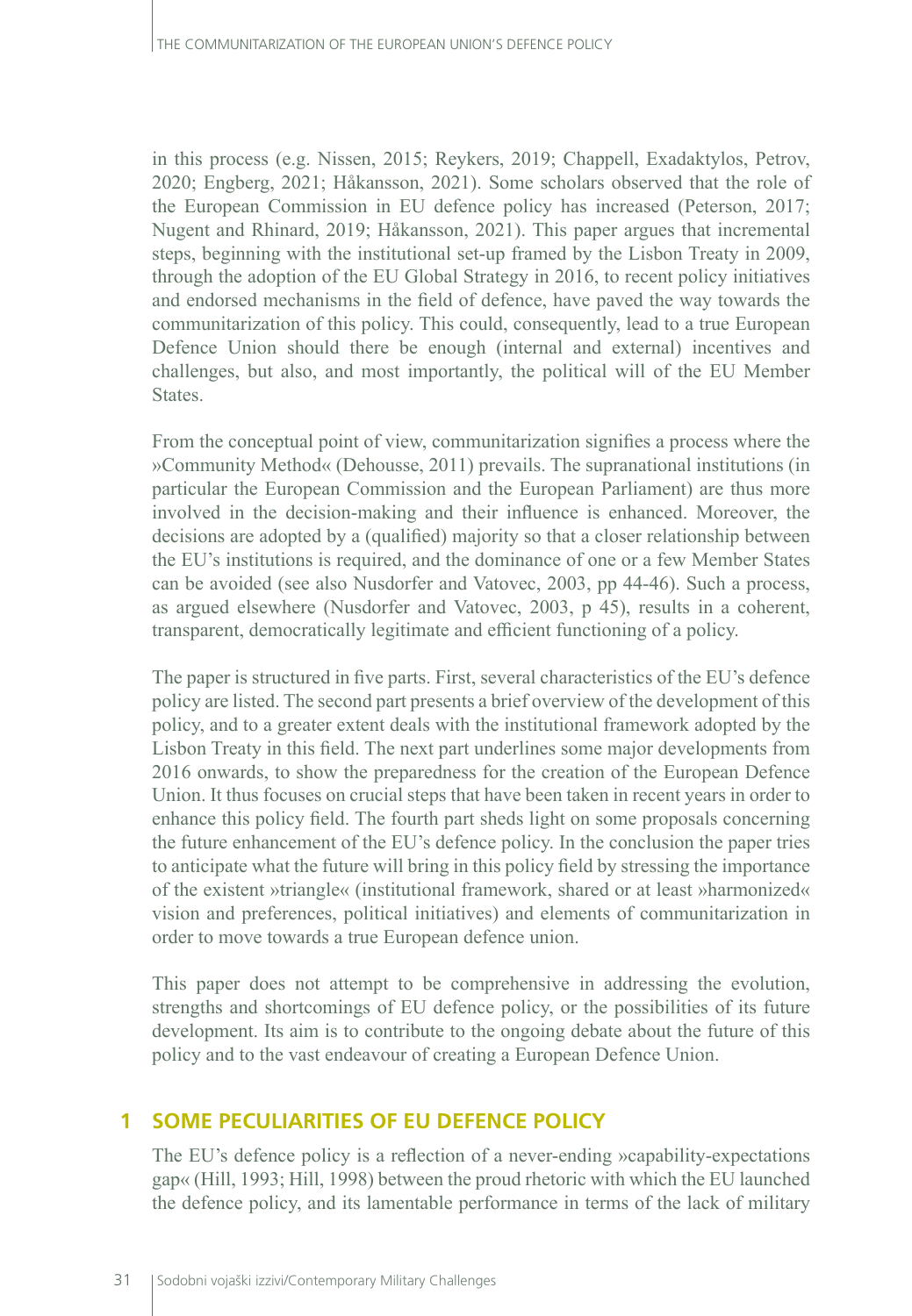and technological capabilities and modest defence expenditure. There is probably no other EU policy that is subject to such dichotomy between theory and practice, »between ambition and paralysis« (Kintis, 1999), between aspirations on the one hand and the reality of differing national preferences, different priorities and individual interests on the other (see e.g. Menon, 2011, p 136).

The defence policy is perhaps a rare EU policy where (internal and external) crises function as an impetus to strengthen the defence dimension, but national preferences are often too strong and allow only incremental steps to be taken. At one end of the spectrum, mainly larger Member States focus on intergovernmental co-operation in the field of security and defence. They are reluctant to lose sovereignty over these highly sensitive and vital areas. At the other end, mostly smaller Member States maintain their wishes and (nationally backed) interests in a supranational role of defence. Permanent clashing between these two main stances either makes the EU incapable of taking decisive common action, or slows its progress and prolongs decision-making. Divergences stemming from different cultural backgrounds, traditions, and historical experiences are preventing the development of a »common security culture«, defined by Gnesotto (2000, p 1) as »the aim and the means to incite common thinking, compatible reactions, coherent analysis – a short, a strategic culture that is increasingly European, one that transcends the different national security cultures and interests«. Or as other commentators observe: »On paper, all actors involved have agreed on the need to promote a comprehensive approach in crisis management – meaning a joint and global analysis of the crises, a common assessment of the situation, a more collective effort on the ground, as well as improved situational awareness and assessment of results« (Angelet and Vrailas, 2008, p 6). However, it is practice (with either institutional rivalry or differences in interests, priorities or military means of Member States) that is lacking (e.g. Menon, 2011, pp 141-142).

This initial outlook is certainly not in line with popular demand. For years, strengthening the EU's defence dimension has commanded strong support in public opinion. The latest Eurobarometer survey, conducted in summer 2020, indicated that 77% of Europeans support the efforts to develop a CSDP policy in the EU (Standard Eurobarometer 93, 2020, p 113). In fact »since 2004, when this indicator was introduced, proportions are relatively stable with variations fluctuating between 71% and 78%« (Standard Eurobarometer 93, 2020, p 117). Even the coronavirus pandemic has not changed the very high support for this policy. The expectations, and indeed the demand, of EU citizens can hardly be ignored. They must be considered as a reference point for the EU institutions and national politicians to do their best to deliver on such expectations.

### **2 INSTITUTIONAL FRAMEWORK OF THE EU'S DEFENCE POLICY**

It became obvious that the EU's defence policy needed to develop after the inadequate performance of the EU (then the European Community) in dealing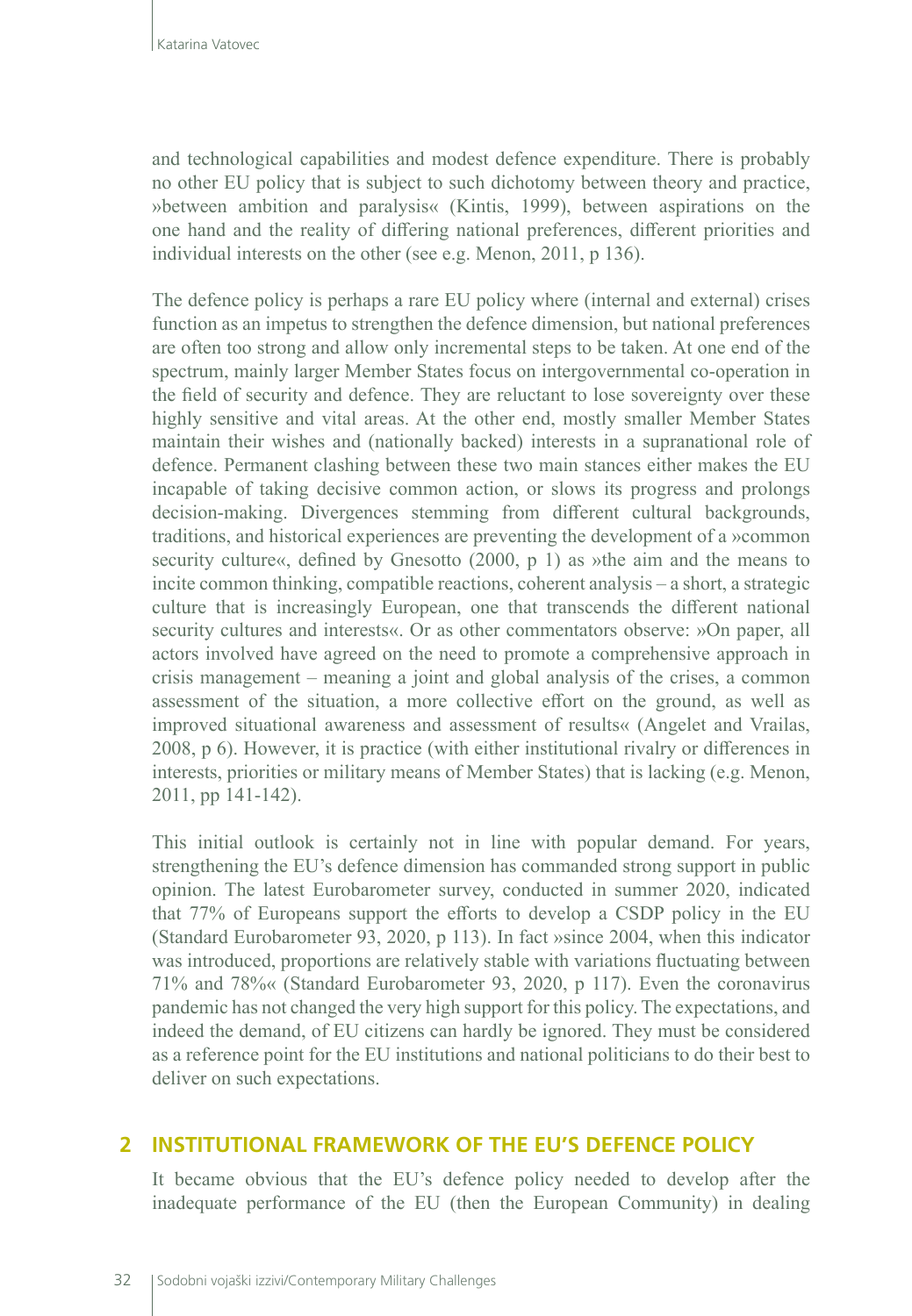with the devastating war in Yugoslavia. It was then that the EU's civilian character began to be seriously contested. Two subsequent European Council summits in 1999 reached landmark decisions: at the Cologne Summit in June 1999 the European Council decided to give the EU »the necessary means and capabilities to assume its responsibilities regarding a common European policy on security and defence«, so that the EU could acquire »the capacity for autonomous action, backed up by credible military forces« (European Council, Cologne, 1999, Annex III, p 33, para 1). However, as Bono (2002, p 34) observed, the Summit failed to define the political and military doctrine to guide those forces. Building on the guidelines established at the Cologne European Council, the Helsinki European Council created a Rapid Reaction Force of up to 50,000-60,000 personnel able to be deployed at 60 days' notice (European Council, Helsinki, 1999, para 28). The EU Member States were to generate military forces capable of carrying out the Petersberg tasks (European Council, Helsinki, 1999, para 28). The EU's objective was to have »an autonomous capacity to take decisions and, where NATO as a whole is not engaged, to launch and conduct EU-led military operations in response to international crises« (European Council, Helsinki, 1999, para 27).

The Cologne and Helsinki Summits gave a profound emphasis to building a credible EU military capability (Yesson, 2001, p 205). Notwithstanding the Member States' divergent views on how military means should be developed, and what the relationship between military and political tools should be, a crucial step was taken towards the future development of a credible security policy backed up by an efficient military dimension.

The process of creating the EU's defence policy became irreversible. Although scholars interpreted the outcome of the Nice European Council Summit differently (see Duke, 2001, and the opposing view Bono, 2003), it can be argued that yet another step forward was taken. The French Presidency Report in 2000 determinedly stressed the need »to give the EU the means of playing its role fully on the international stage and of assuming its responsibilities in the face of crises by adding to the range of instruments already at its disposal an autonomous capacity to take decisions and action in the security and defence field« (European Council, Nice, 2000, Annex VI). The military and political structures in the EU were created, namely the EU Military Committee, the EU Military Staff, and the Political and Security Committee (Council Decisions, 2001).

After that the debate on the EU's defence policy progressed, and was given much attention during the negotiations that led to the Lisbon Treaty. This Treaty brought some important institutional innovations worth reiterating because of their impact on the defence policy. For example, the common foreign and security policy (as well as the defence policy) has been empowered by the establishment of the European External Action Service (Article 27(3) TEU). The High Representative of the Union for Foreign Affairs and Security Policy chairs the Foreign Affairs Council and at the same time occupies the post of Vice-President of the European Commission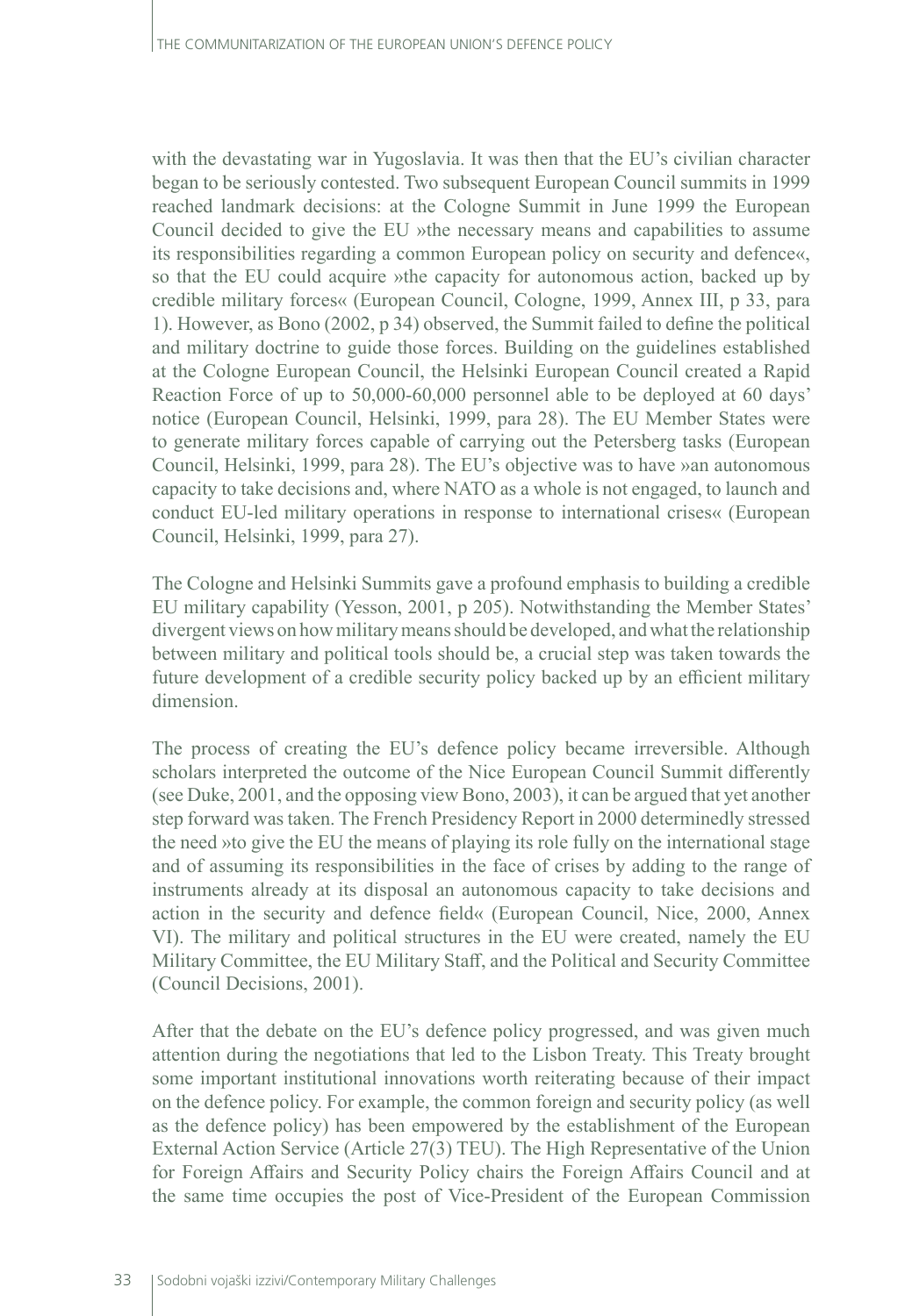(in particular Articles 18 and 27(1) TEU). The mutual assistance clause, which is determined in Article 42(7) TEU, obliges Member States to aid and assist a victim Member State in the case of armed aggression. The introduction of a solidarity clause enables Member States to prevent terrorist threats or respond to terrorist threats or natural or manmade disasters within the EU by mobilizing all the necessary military and civil instruments (Article 222 TFEU).

An important instrument to overcome possible blockages in the field of military capabilities is the Permanent Structured Cooperation (PESCO). Member States whose military capabilities fulfil higher criteria and that have more binding commitments to one another in this area can intensively cooperate within the EU's framework by establishing PESCO (Article 42(6) TEU). As Angelet and Vrailas (2008, p 33) observe, PESCO is »more flexible than enhanced cooperation«, because there is no minimum quorum of participants required, no threshold fixed for entrants and no exclusions, as any Member State can participate even at a later stage. Its participation is voluntary.

Commentators have differed in their findings as to how these Lisbon Treaty innovations changed the defence policy. Their analyses ranged, as Menon (2011, p 134) put it, »from the clinically depressed to the massively optimistic«. According to Menon (2011, p 134), the Lisbon Treaty failed to address »the fundamental challenge confronting CSDP: the reluctance of Member States to take their responsibilities seriously«. This was an argumentative stance taken in 2011, when several of these Treaty provisions were in practice used either rarely or never. But recent years have shown that the challenges are many and varied, the threats have increased, perceptions have differed less, and the preferences have been harmonized to such an extent that the strengthening of the EU's defence policy has been possible.

## **3 »HARMONIZED« VISION AND DEFENCE POLICY INITIATIVES**

What constitutes threats and dangers, both within Europe and outside of it, has for a long period had no unanimous answer. Menon (2002, p 2) rightly pointed to the fact that in such a sensitive area as defence »a clear definition of ends is crucial in order to create appropriate policy instruments«. A clear and common understanding of the security threats is thus important (de Vasconcelos, 2009, p 18). The document that tried to unify Member States' security concepts was the European Security Strategy, adopted by the European Council in December 2003. Its »father«, Javier Solana, occupying the post of the High Representative, commented that this document would provide »a road map for the EU to play a role of a strategic partner in the world« (Beatty, 2003). For the first time, a comprehensive strategy was adopted, with global challenges, key threats and strategic objectives for advancing the EU's interests. Terrorism, the availability of weapons of mass destruction, regional conflicts, the weakening of the state system, and organized crime were considered as key threats (European Security Strategy, 2003, pp 5-7). Its initial paragraph stated: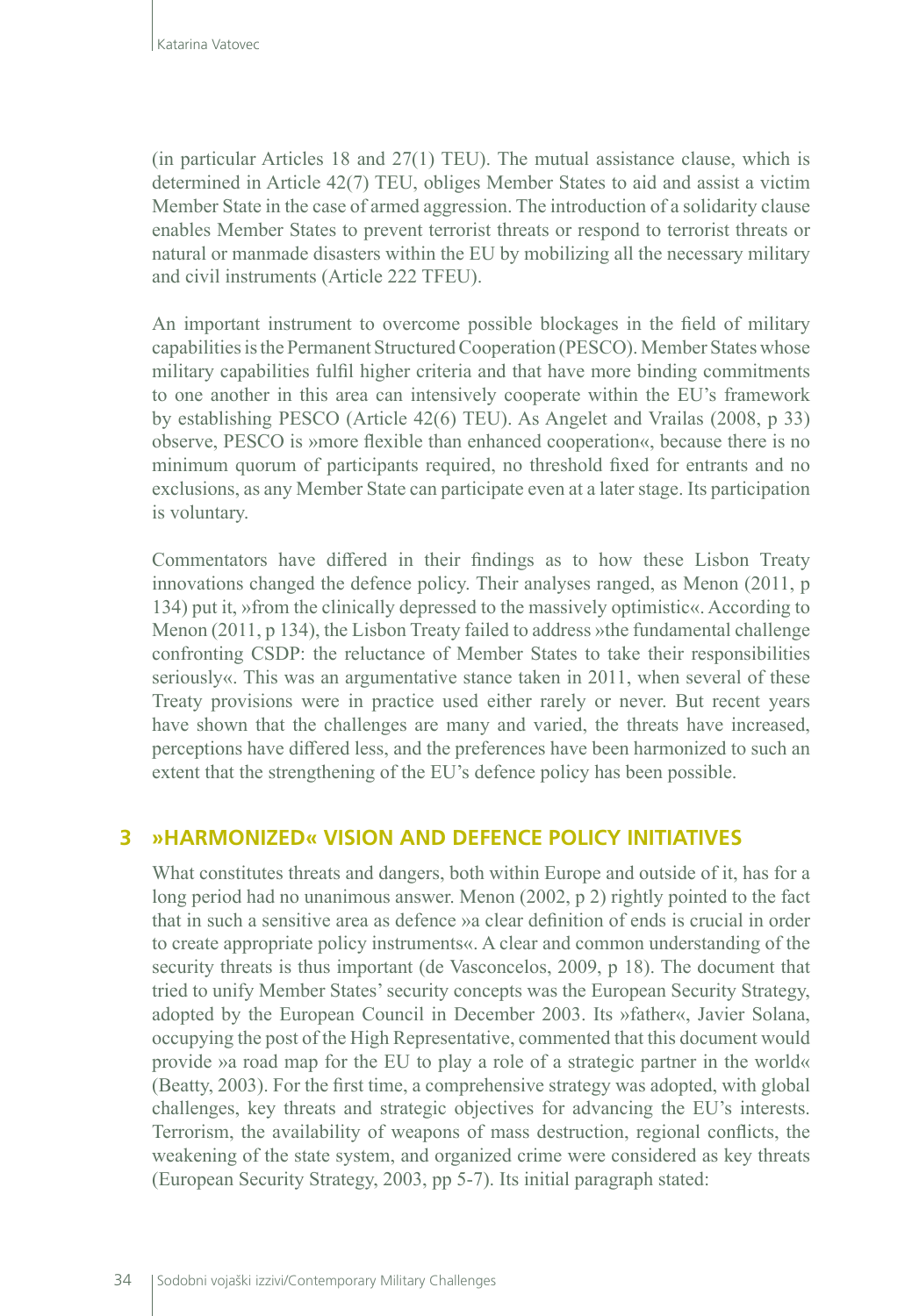»Europe has never been so prosperous, so secure nor so free. The violence of the first half of the 20th Century has given way to a period of peace and stability unprecedented in European history« (European Security Strategy, 2003, p 3).

Thirteen years later, in 2016, which was depicted by Lazarou (2019, p 28) as »a landmark year for the EU's approach to peace and security«, the EU laid out the EU Global Strategy. Compared to the European Security Strategy, the opening sentences of the EU Global Strategy showed a more complex situation, recognized the intensity of the threats, and offered a shared vision of the EU:

»We live in times of existential crisis, within and beyond the European Union. Our Union is under threat. Our European project, which has brought unprecedented peace, prosperity and democracy, is being questioned. To the east, the European security order has been violated, while terrorism and violence plague North Africa and the Middle East, as well as Europe itself. Economic growth is yet to outpace demography in parts of Africa, security tensions in Asia are mounting, while climate change causes further disruption. Yet these are also times of extraordinary opportunity […] Grounded in the values enshrined in the Treaties and building on our many strengths and historic achievements, we will stand united in building a stronger Union, playing its collective role in the world« (EU Global Strategy, 2016, p 13).

As Engberg (2021, p 5) illustrated, there are »harsh realities« that separate these two strategies. The EU's geopolitical context has changed in the last decade. Unstable neighbouring regions; multiple traditional security threats in a challenging environment; emerging new threats such as cyber attacks on critical infrastructure and hybrid attacks; persistent or even aggravated conflicts; and disruption caused by climate change and energy insecurity are several challenges that the EU faces (Bassot, 2020, p 105; Engberg, 2021, pp 8-9; EU Global Strategy, 2016; Regulation (EU) 2021/697, first recital). Moreover, the coronavirus pandemic has shown, as analysts argue, that the EU defence policy is needed because »investment in military preparedness, equipment and training can pay off when a crisis hits, as capabilities to protect citizens can be deployed in multiple scenarios, from CSDP missions to repatriation and to building hospitals« (Laţici, 2020, p 8).

In response to this challenging security environment since the adoption of the EU Global Strategy, »significant progress« (Mills, 2019, p 5) has been made in the field of the defence policy. The EU has adopted or pursued a number of new and noticeable policy initiatives by using the potential of the institutional framework adopted by the Lisbon Treaty (e.g. Béraud-Sudreau and Pannier, 2021), although, as noted by the study of the European Research Service, there are still some »unused or under-used legal bases« of the TEU in this policy (Bassot, 2020, pp 8-9, 24-25).

Subsequently, in December 2016, the European Council discussed a defence package and urged all relevant actors to speedily and actively pursue the work on enhancing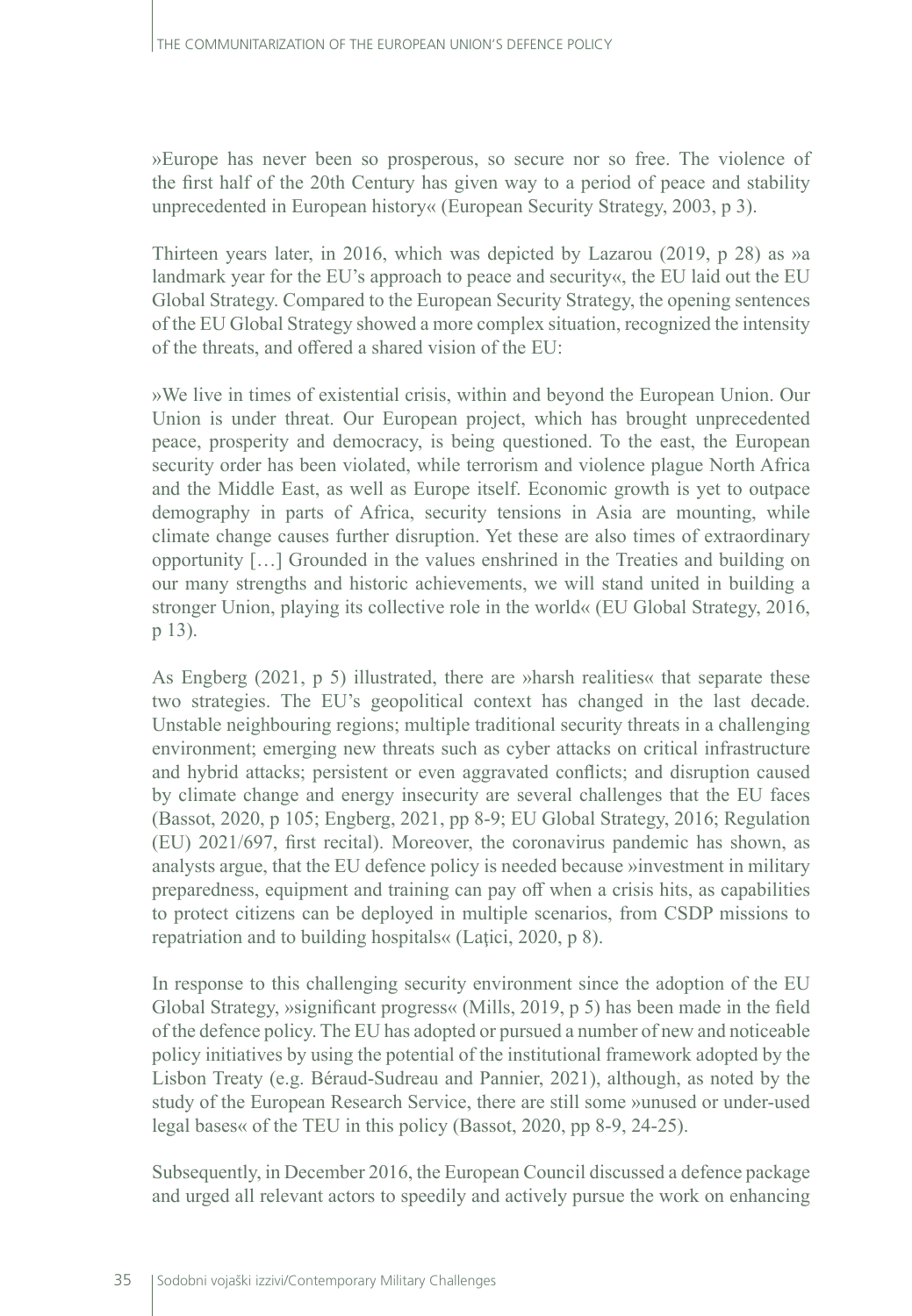the defence policy (European Council, 2016, paras 10-15). The adopted initiatives were the following: the Council established the Military Planning and Conduct Capability (MPCC) with the aim of serving as a command and control structure for the EU's non-executive military missions (Council Decision (EU) 2017/971); the Coordinated Annual Review on Defence (CARD) was approved by the Council in order to foster capability development and provide for a greater coherence of defence spending plans; and PESCO has been activated (Council Decision (CFSP) 2017/2315) and has proved its inclusive and modular nature by welcoming 25 participating Member States that want to take part in individual defence projects (Council Decision (CFSP) 2017/2315, Articles 2, 5, Annex I, II). These projects are listed on the PESCO website and include, *inter alia*, a European Medical Command; the creation of the European Logistic Hubs; the upgrade of the Maritime Surveillance System; and the establishment of an information-sharing platform with the aim of strengthening nations' cyber-defence capabilities.

The Council and the European Parliament established the European Defence Industrial Development Programme (EDIDP) with the aims of fostering collaborative defence capability development and reinforcing the competitiveness and innovation capacity of the Union's defence industry (Regulation (EU) 2018/1092). The European Peace Facility was set up in order to finance the EU's actions to preserve peace, prevent conflicts and strengthen international security through EU Member States' contributions (Council Decision (CFSP) 2021/509). The EU is also increasing its engagement with industrial innovation by establishing the European Defence Fund »to foster the competitiveness, efficiency and innovation capacity« of the EU's defence industry (Regulation (EU) 2021/697, Article 3(1); see also Oliveira Martins and Mawdsley, 2021, p 11).

In June 2020, the Council decided to work on the Strategic Compass, which »will enhance and guide the implementation of the Level of Ambition agreed in November 2016 in the context of the EU Global Strategy« (Council of the European Union, 2020, para 4). The work began in the autumn of 2020 by the German Presidency and should be finished during the French Presidency in 2022. As analysts noted, the preparation of the Strategic Compass and its timeframe »might point to a Paris-Berlin deal' to take an important next step in defining the future course of EU security and defence« (Zandee et al., 2020, p 24). What the outcome will be is still too soon to predict. Due to possible »disunity within the EU on the military level of ambition« (Ibid., p 24), it might be doubtful whether the Strategic Compass will provide a common understanding of threats, objectives and concrete goals (Engberg, 2021, p 13). The Strategic Compass should probably avoid either extensively encompassing all possible security and defence threats, challenges and goals (thus being too broad to be useful) or just mentioning those that are shared by all Member States (in which case it would be nothing more than the lowest common denominator).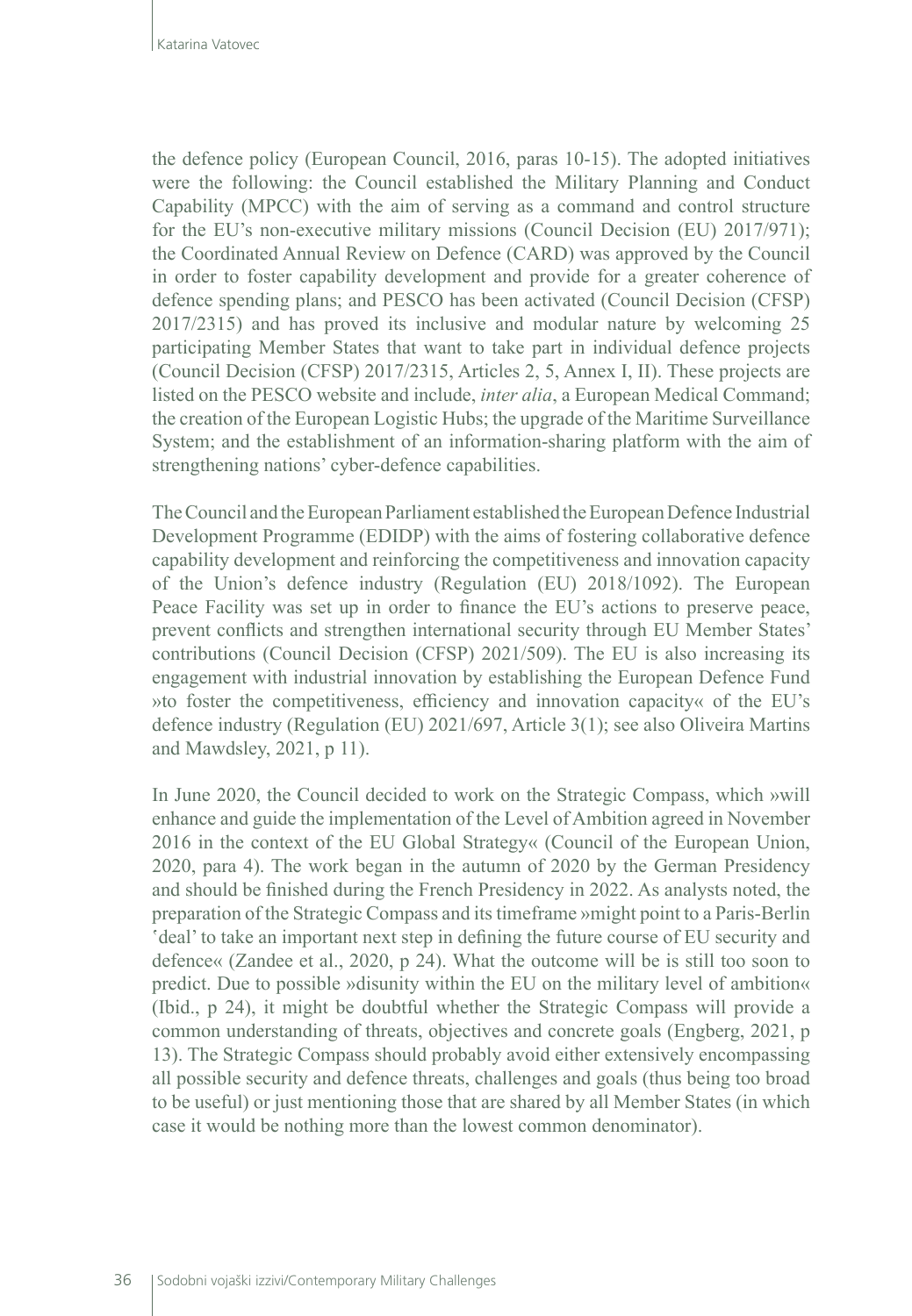### **4 SOME PROPOSALS FOR THE FUTURE**

The policy initiatives mentioned in the previous part are recent progressive steps that the EU has taken towards building a common defence policy.

In June 2017, the European Commission began a public debate on the future of the CSDP by publishing a reflection paper and setting out scenarios on how to address the threats facing the EU (European Commission, 2017). It offered three visions of the EU's defence policy from the largely *status quo* security and defence cooperation, to upgraded shared security and defence (where Member States pool certain financial and operational assets in defence), to the most ambitious level of common defence and security, where the EU develops its capacity to run military operations, has a common strategic culture, and paves the way to the European Defence Union (European Commission, 2017, pp 12-15).

Should there be a shared political will, visible by unanimity in the European Council, the European Defence Union could be created within the established legal framework (Article 42(2) TEU). At the current state of affairs, such political will of Member States has not yet been attained, but the incremental steps that have already been taken, discussed above, and the implementation of the aforementioned policy initiatives and the results they obtain could help generating that political will.

There are, however, several proposals and possibilities to further enhance this policy field. These proposals stem out of discussions on the future of the defence policy.

One symbolic, but also practical, proposal, which could improve the efficiency, coherence and coordination of decisions implementing the CSDP, affects the functioning of the Foreign Affairs Council under which the Defence Ministers currently operate. The idea to set up a permanent Council of Defence Ministers chaired by the High Representative should get proper attention, and has been reiterated in debates (European Parliament Resolution, 2017, para 22; European Parliament Resolution, 2019, para 42; Angelet and Vrailas, 2008, p 5; Engberg, 2021, p 40). By establishing a separate Council of Defence Ministers the Council could follow the European Commission's creation of a new Directorate-General for the Defence Industry and Space (DG DEFIS) which emerged under the Commissioner for the Internal Market.

The EU's defence policy has had questionable democratic scrutiny, although, as has been observed, it is a popular demand to have more of a common defence policy. The parliamentarian dimension should be enhanced when discussing or adopting decisions in this policy field, evaluating this policy or controlling its implementation (see European Parliament Resolution, 2017, paras 35, 37; European Parliament Resolution, 2019, para 42).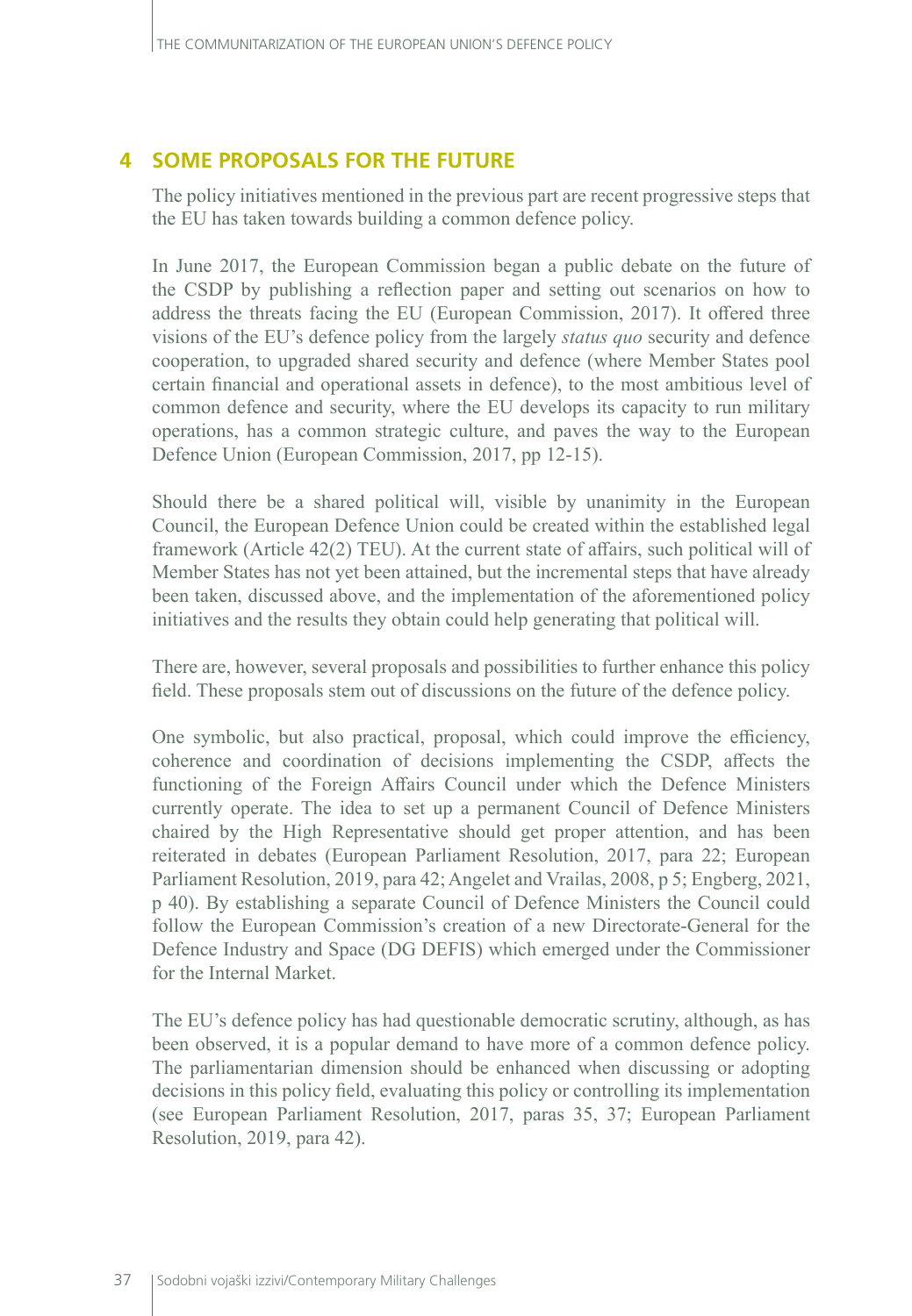The next proposal concerns the voting mechanism. Although the Lisbon Treaty removed the pillar structures and qualified majority voting in the Council become the rule rather than the exception, the common foreign and security policy (with the defence policy as its integral part) is still »subject to specific rules and procedures« (Article 24(1) TEU; see also Article 42(1) TEU). Decisions in the CSDP are currently taken on the basis of unanimity, which is often an insurmountable obstacle towards a common defence policy, as it signifies that each Member State has a veto power. An important move away from intergovernmental decision-making would thus be to take decisions by qualified majority. The European Commission has already suggested the enhancement of the use of qualified majority voting in the area of external relations (European Commission, 2018a, p 10; European Commission 2018b, p 11). However, the specific exclusion of qualified majority voting for decisions having military and defence implications in Article 31(4) TEU means that a treaty change would be required for the realization of this proposal (Zandee et al., 2020, p 13).

These proposals have not yet been properly addressed, but their implementation could help in communitarizing the EU defence policy.

Since its inception, the EU defence policy has been characterized by intergovernmentalism, where supranational EU institutions have a limited role and decisions are taken by unanimity. The communitarization of an EU policy, on the other hand, implies greater involvement by supranational institutions, mainly the European Commission, but also the European Parliament, representing EU citizens; the scrutiny of the European Court of Justice; a common budget; and the vast majority of decisions taken by qualified majority. Defence is a very delicate field, sustained in the hands of sovereign EU Member States. Their political will is required for further progress in this policy field. **Conclusion**

> However, we argue that a workable legal and institutional framework and functional operational and financial system could stimulate and gradually generate such political will. As have been pointed out, in recent years the EU has pursued many policy initiatives and intensified the functioning of its defence policy. The European Commission has not only repeatedly urged for a strong EU defence, pursued many defence policy initiatives and created a new Directorate-General, it is also in charge of implementing these initiatives (e.g. Action Plan on Military Mobility, the European Defence Fund). We can agree that the involvement of the European Commission in the defence policy, which is close to national sovereignty, blurs the traditional boundaries between intergovernmental and supranational decisionmaking (Håkansson, 2021, p 15; see also e.g. Nissen, 2015; Chappell et al., 2020).

> The future of the European Defence Union remains in the hands of Member States and intergovernmental decision-making. Nevertheless, the existence of a workable institutional framework, many implemented policy initiatives, and striving for a harmonized vision by strategic documents speak in favour of the strengthened EU's defence policy. Incremental changes pave the way towards its communitarization by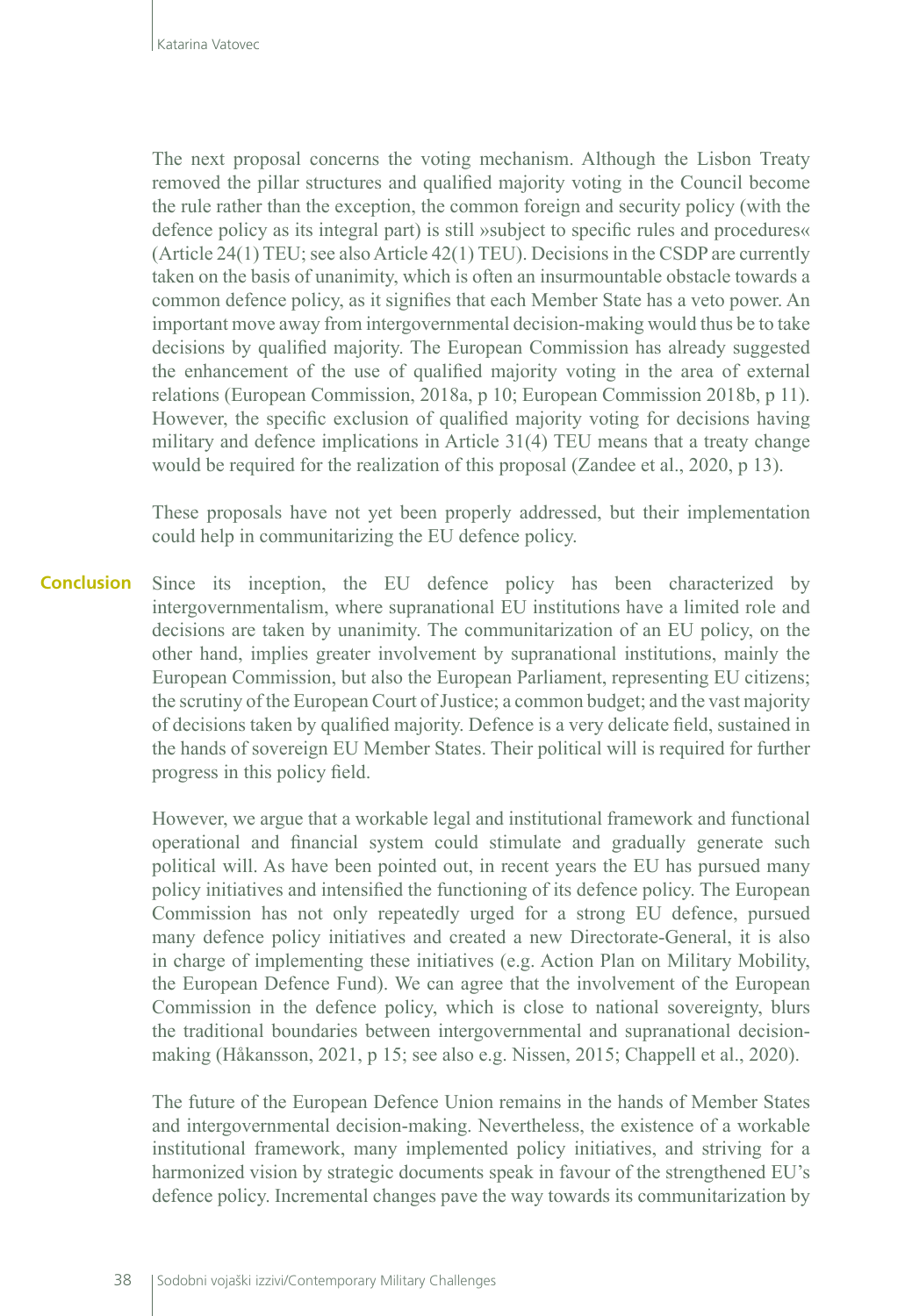gradually generating the political will of Member States through experience, through a number of policy initiatives and their successful implementation, and through the awareness of the contemporary geopolitical changes with traditional and new security threats.

#### **Acknowledgement**

The research for this article has benefited from the support of the Slovenian Research Agency within the framework of the research project no. J5-1791 (A) »An integral theory on the future of the European Union«.

#### **Bibliography**

- *1. Angelet, B., and Vrailas, I., 2008. European Defence in the Wake of the Lisbon Treaty. The Egmont Paper 21. Gent: Academia Press. [https://www.egmontinstitute.be/european](https://www.egmontinstitute.be/european-defence-in-the-wake-of-the-lisbon-treaty/)[defence-in-the-wake-of-the-lisbon-treaty/,](https://www.egmontinstitute.be/european-defence-in-the-wake-of-the-lisbon-treaty/) 10. 6. 2021.*
- *2. Bassot, É., (Ed.) 2020. Unlocking the potential of the EU Treaties: an article-by-article analysis of the scope for action. Brussels: European Parliamentary Research Service, European Parliament.*
- *3. Beatty, A., 2003. EU adopts first security doctrine. Euobserver. Brussels, 12 December 2003.<https://euobserver.com/news/13884>, 10. 6. 2021.*
- *4. Béraud-Sudreau, L., Pannier, A., 2021. An »improbable Paris-Berlin-Commission triangle«: usages of Europe and the revival of EU defence cooperation after 2016. Journal of European Integration. 43-3, pp 295-310.*
- *5. Bono, G., 2002. European Security and Defence Policy: Theoretical Approaches, the Nice Summit and Hot Issues. Bradford: Research, Training and Network: Bridging the Accountability Gap in the European Security and Defence Policy/ESDP Democracy. <https://bits.de/CESD-PA/esdp02.pdf>, 10. 6. 2021.*
- *6. Chappell, L. Exadaktylos, T. Petrov, P., 2020. A more capable EU? Assessing the role of the EU's institutions in defence capability development. Journal of European Integration. 42-2, pp 583-600.*
- *7. Council Decision of 22 January 2001 on the establishment of the Military Staff of the European Union. OJ L 27, 30. 1. 2001.*
- *8. Council Decision of 22 January 2001 setting up the Military Committee of the European Union. OJ L 27, 30. 1. 2001.*
- *9. Council Decision of 22 January 2001 setting up the Political and Security Committee. OJ L 27, 30. 1. 2001.*
- *10. Council Decision (EU) 2017/971 of 8 June 2017 determining the planning and conduct arrangements for EU non-executive military CSDP missions and amending Decisions 2010/96/CFSP on a European Union military mission to contribute to the training of Somali security forces, 2013/34/CFSP on a European Union military mission to contribute to the training of the Malian armed forces (EUTM Mali) and (CFSP) 2016/610 on a European Union CSDP military training mission in the Central African Republic (EUTM RCA). OJ L 146, 9. 6. 2017.*
- *11. Council Decision (CFSP) 2017/2315 of 11 December 2017 establishing permanent structured cooperation (PESCO) and determining the list of participating Member States. OJ L 331, 14. 12. 2017.*
- *12. Council Decision (CFSP) 2021/509 of 22 March 2021 establishing a European Peace Facility, and repealing Decision (CFSP) 2015/528. OJ L 102, 24. 3. 2021.*
- *13. Council of the European Union, 2020. Council Conclusions on Security and Defence, 8910/20, Brussels, 17. 6. 2020.*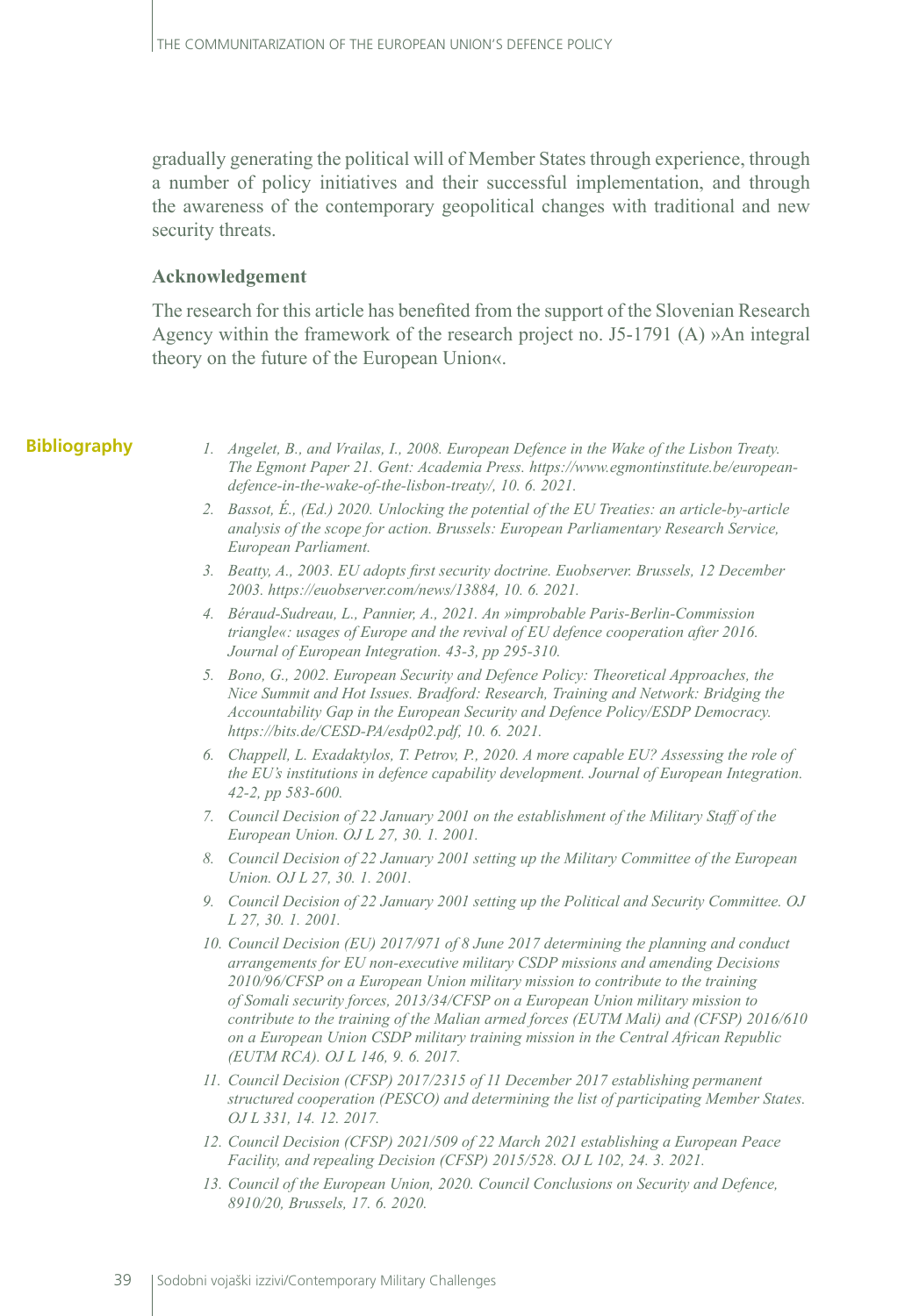- *14. de Vasconcelos, A., 2009. Introduction 2020: defence beyond the transatlantic paradigm. In Alvaro de Vasconcelos, (Ed.) What Ambitions for European Defence in 2020? European Union Institute for Security Studies, 2nd Edition, Paris: European Union Institute for Security Studies, pp 15-16.*
- *15. Dehousse, R., (Ed.) 2011. The »Community Method«: Obstinate or Obsolete? Basingstoke: Palgrave.*
- *16. Duchêne, F., 1973. The European Community and the Uncertainties of Interdependence. In M. Kohnstamm and W. Hager, (Eds.) A Nation Writ Large? Foreign-Policy Problems before the European Community. London: Macmillan, pp 1-21.*
- *17. Duke, S., 2001. CESDP: Nice's Overtrumped Success? European Foreign Affairs Review. 6-2, pp 155-175.*
- *18. Engberg, K., 2021. A European Defence Union by 2025? Work in Progress. Strockholm: Swedish Institute for European Policy Studies.*
- *19. European Commission, 2017. Reflection Paper on the Future of European Defence, COM(2017) 315, 7. 6. 2017, Brussels: European Commission.*
- *20. European Commission, 2018a. Commission Work Programme 2019, Delivering what we promised and preparing for the future, COM (2018) 800 final, Strasbourg, 23. 10. 2018.*
- *21. European Commission, 2018b. State of the Union Address 2018, The Hour of European Sovereignty by Jean-Claude Juncker, President of the European Commission, Strasbourg, 12. 9. 2018.*
- *22. European Council, Cologne, 1999. Presidency Conclusions, Cologne, 3.–4. 6. 1999.*
- *23. European Council, Helsinki, 1999. Presidency Conclusions, Helsinki, 10.–11. 12. 1999.*
- *24. European Council, Nice, 2000. Conclusions of the Presidency, Nice, 7.–10. 12. 2000.*
- *25. European Council, 2016. European Council Meeting (15 December 2016), EUCO 34/16, Brussels, 15. 12. 2016.*
- *26. European Parliament Resolution of 16 March 2017 on the constitutional, legal and institutional implications of a common security and defence policy: possibilities offered by the Lisbon Treaty (2015/2343(INI)). OJ C 263, 25. 7. 2018.*
- *27. European Parliament Resolution of 13 February 2019 on the state of the debate on the future of Europe ([2018/2094\(INI\)](https://oeil.secure.europarl.europa.eu/oeil/popups/ficheprocedure.do?lang=en&reference=2018/2094(INI))). OJ C 449, 23. 12. 2020.*
- *28. European Security Strategy, 2003. A Secure Europe in a Better World. Brussels, 12. 12. 2003.*
- *29. European Union Global Strategy, 2016. Shared Vision, Common Action: A Stronger Europe. A Global Strategy for the European Union's Foreign And Security Policy. Brussels: European External Action Service. [https://eeas.europa.eu/sites/default/files/](https://eeas.europa.eu/sites/default/files/eugs_review_web_0.pdf) [eugs\\_review\\_web\\_0.pdf,](https://eeas.europa.eu/sites/default/files/eugs_review_web_0.pdf) 10. 6. 2021.*
- *30. Feld, W. J., 1993. The Future of European Security and Defence Policy. London: Adamantine Press Limited.*
- *31. Gnesotto, N., 2000. For a Common European Security Culture. WEU-ISS Newsletter, No. 31, October 2000.*
- *32. Håkansson, C., 2021. The European Commission's new role in EU security and defence cooperation: the case of the European Defence Fund. European Security, pp 1-20.*
- *33. Hill, C., 1993. The Capability-Expectations Gap, or Conceptualising Europe's International Role. Journal of Common Market Studies. 31-3, pp 305-328.*
- *34. Hill, C., 1998. Closing the Capabilities-Expectations Gap. In J. Peterson and H. Sjursen, (Eds.) A Common Foreign Policy for Europe?: Competing Visions of the CFSP. London: Routledge, pp 18-38.*
- *35. Hill, C., 2001. The EU's Capacity for Conflict Prevention. European Foreign Affairs Review. 6-3, pp 315-333.*
- *36. Hoeffler, C., 2012. European armament co-operation and the renewal of industrial policy motives. Journal of European Public Policy. 19-3, pp 435-451.*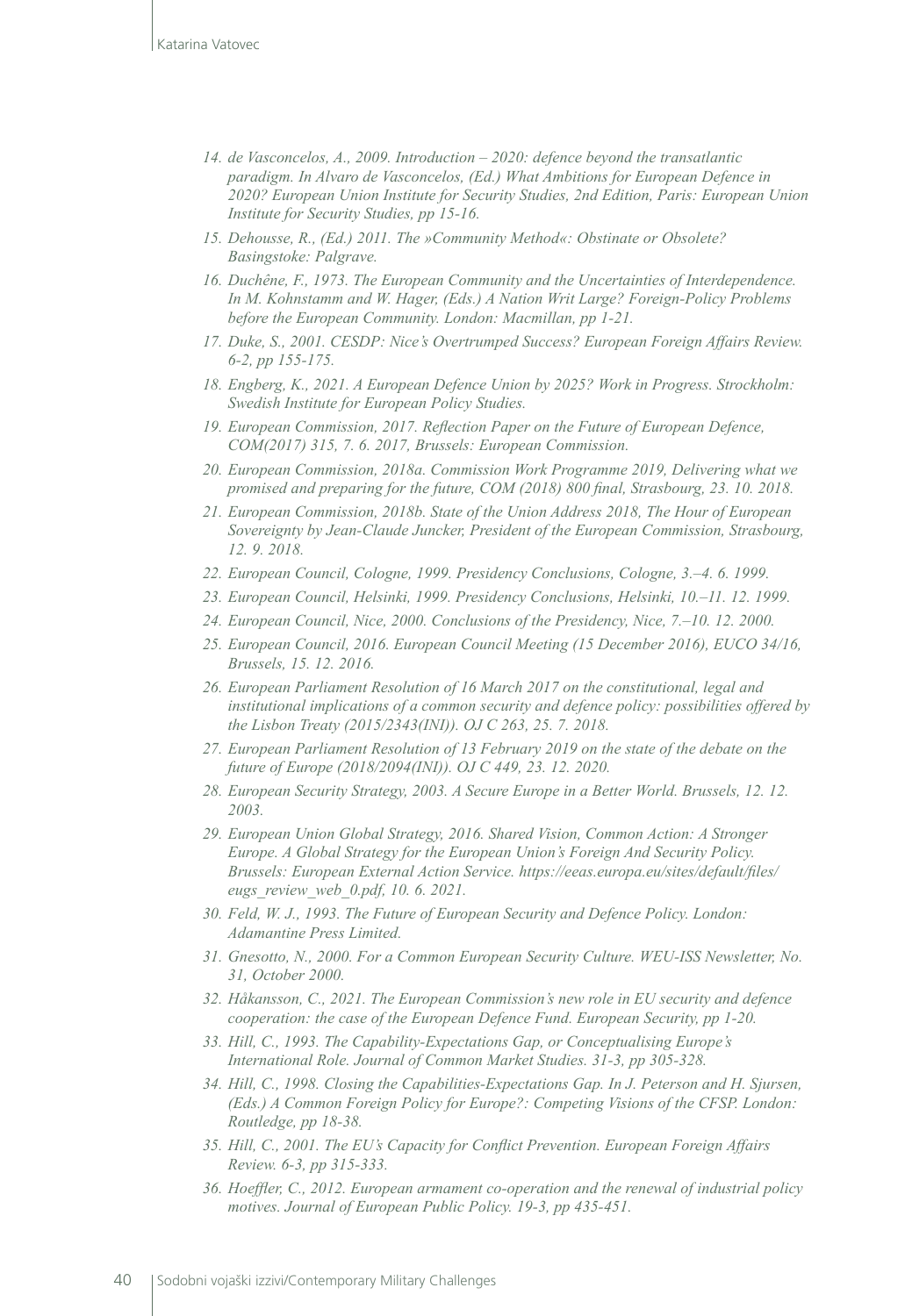- *37. Kintis, A. G., 1999. Between Ambition and Paralysis: The European Union's Common Foreign and Security Policy and the War in the Former Yugoslavia. In C. C. Hodge, (Ed.) Redefining European Security. New York: Garland Publishing, pp 273-298.*
- *38. Laţici, T., 2020. The Role Of Armed Forces in the Fight Against Coronavirus. Brussels: European Union.*
- *39. Lazarou, E., 2019. Peace and Security in 2019: Overview of EU Action and Outlook for the Future. Brussels: European Union.*
- *40. Lodge, J., 1996. The EU: From Civilian Power to Speaking with a Common Voice The Transition to a CFSP. In J. Wiener, (Ed.) The Transatlantic Relationship. Basingstoke: Macmillan, pp 73-86.*
- *41. Maull, H. W., 2000. Germany and the Use of Force: Still a Civilian Power. Survival. 42-2, pp 56-80.*
- *42. Menon, A., 2002. Enhancing the Effectiveness of the EU's Foreign Defence Policies. CEPS Policy Brief No. 29, December 2002. [https://www.ceps.eu/download/](https://www.ceps.eu/download/publication/?id=4697&pdf=1002.pdf) [publication/?id=4697&pdf=1002.pdf,](https://www.ceps.eu/download/publication/?id=4697&pdf=1002.pdf) 10. 6. 2021.*
- *43. Menon, A., 2011. Much Ado About Nothing: EU Defence Policy after the Lisbon Treaty. Istituto Affari Internazionali, pp 133-147.*
- *44. Mills, C., 2019. EU Defence: Where is it Heading? House of Commons Library, Briefing Paper, No. 8216, updated 30. 10. 2019.*
- *45. Nissen, C., 2015. European Defence Cooperation after the Lisbon Treaty: The Road is Paved for Increased Momentum. DIIS – Danish Institute for International Studies, Copenhagen.*
- *46. Nugent, N., 2003. The Government and Politics of the European Union. 5th edition. Basingstoke: Palgrave.*
- *47. Nugent, N., Rhinard, M., 2019. The »political« roles of the European Commission. Journal of European Integration. 41-2, pp 203-220.*
- *48. Nusdorfer, R., Vatovec, K., 2003. Komunitarizacija skupne zunanje in varnostne politike Evropske unije – vedno zgolj možnost ali kdaj tudi realnost? In Gaber, S., Šabič, Z., Žagar, M., (Eds.) Prihodnost Evropske unije: zbornik. Ljubljana: Državni zbor Republike Slovenije, pp 41-57.*
- *49. Oliveira Martins, B., Mawdsley, J., 2021. Sociotechnical Imaginaries of EU Defence: The*  Past and the Future in the European Defence Fund. Journal of Common Market Studies, *pp 1-17.*
- *50. Peterson, J., 2017. Juncker's political European Commission and an EU in crisis. Journal of Common Market Studies. 55-2, pp 349-367.*
- *51. Regulation (EU) 2018/1092 of the European Parliament and of the Council of 18 July 2018 establishing the European Defence Industrial Development Programme aiming at supporting the competitiveness and innovation capacity of the Union's defence industry PE/28/2018/REV/1. OJ L 200, 7. 8. 2018.*
- *52. Regulation (EU) 2021/697 of the European Parliament and of the Council of 29 April 2021 establishing the European Defence Fund and repealing Regulation (EU) 2018/1092. OJ L 170, 12. 5. 2021.*
- *53. Reykers, Y., 2019. A permanent headquarters under construction? The military planning and conduct capability as a proximate principal. Journal of European Integration. 41-6, pp 783-799.*
- *54. Rosén, G., Raube, K., 2018. Influence beyond formal powers: the parliamentarisation of European Union security policy. The British Journal of Politics and International Relations. 20-1, pp 69-83.*
- *55. Smith, K. E., 2000. The End of Civilian Power EU: A Welcome Demise or Cause for Concern. The International Spectator. 35-2, pp 11-28.*